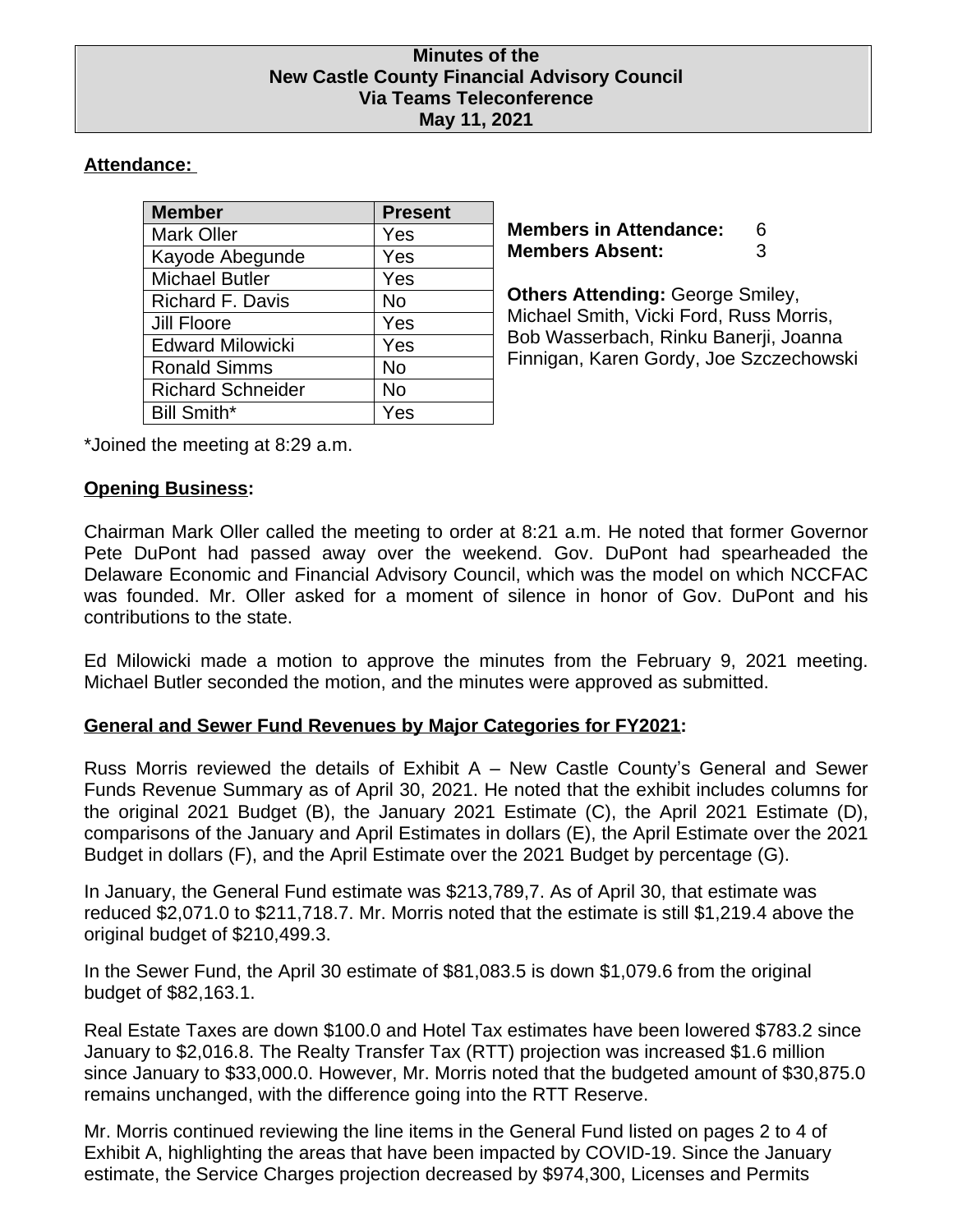decreased by \$70,000, Use of Money and Property decreased by \$213,500, and the Intergovernmental Revenues estimate increased by \$70,000.

Karen Gordy reviewed the details of the line items in the Sewer Fund, listed on page 5 of Exhibit A. She noted that Sewer Service Charges were decreased \$2.5 million (\$1.5 million in industrial and \$1 million in commercial) since January. The estimate for Sewer Delinquent revenues was increased \$20,000 due to tracking. There was also an increase of \$220,000 in Stormwater / Groundwater Fees. Septic Waste Hauler Fees was decreased \$180,000. Overall, the Total Sewer Fund Revenue projection as of April 2020 is \$81,083.5, which is \$1,079.6 less than the original budget of \$82,163.1.

## **General and Sewer Fund Expenditures for FY2020:**

Mr. Morris reviewed the details of Exhibit B – New Castle County's General and Sewer Fund Expenditures FY2020 Budget vs. FY2020 Estimate as of April 30, 2020.

In the General Fund, Mr. Morris noted that there had been several emergency ordinances passed by County Council in response to COVID-19, which increased the budget by \$2.5 million. These included:

- E20-0001 appropriate \$500,000 to Delaware Community Foundation to support nonprofits
- E20-0002 appropriate \$1,000,000 for supplies and equipment to protect NCC employees and residents
- E20-0002 appropriate \$1,000,000 for COVID-19 expenses.

Savings of \$1 million are projected for Salaries and Wages due to attrition. Additional savings of \$2 million are projected in Employee Benefits due to reduced workers compensation costs and reduced health insurance costs.

Councilman Smiley asked if the \$2.5 million increase would be reimbursed by the CARES Act. Chief Financial Officer Michael Smith stated that it is anticipated that those would be legitimate reimbursable expenses under the CARES Act. Once they are, those funds would be returned to the Tax Stabilization Fund, from where they were taken.

In the Sewer Fund, Mr. Morris stated that overall projected savings are \$1.9 million. Savings of \$1.1 million are projected for Salaries and Wages due to position vacancies. Additional savings of \$500,000 are projected in Employee Benefits due to reduced workers compensation costs and reduced health insurance costs. In Debt Service, \$300,000 in savings are projected due to the debt schedule.

#### **FY2021 Budget Overview:**

Chief Financial Officer Michael Smith presented a brief overview of the FY2021 Budget. On March 31, the County Executive presented the Recommended Operating Budgets for the General and Sewer Fund to County Council. The budgets were balanced as required. Among the highlights, Mr. Smith noted that there are no new tax or sewer rate increases or revenue categories. The personnel costs include the collective bargaining agreements settled with the FOP and 1608 unions. There were no assumptions made due to the effect of COVID-19. Sixty